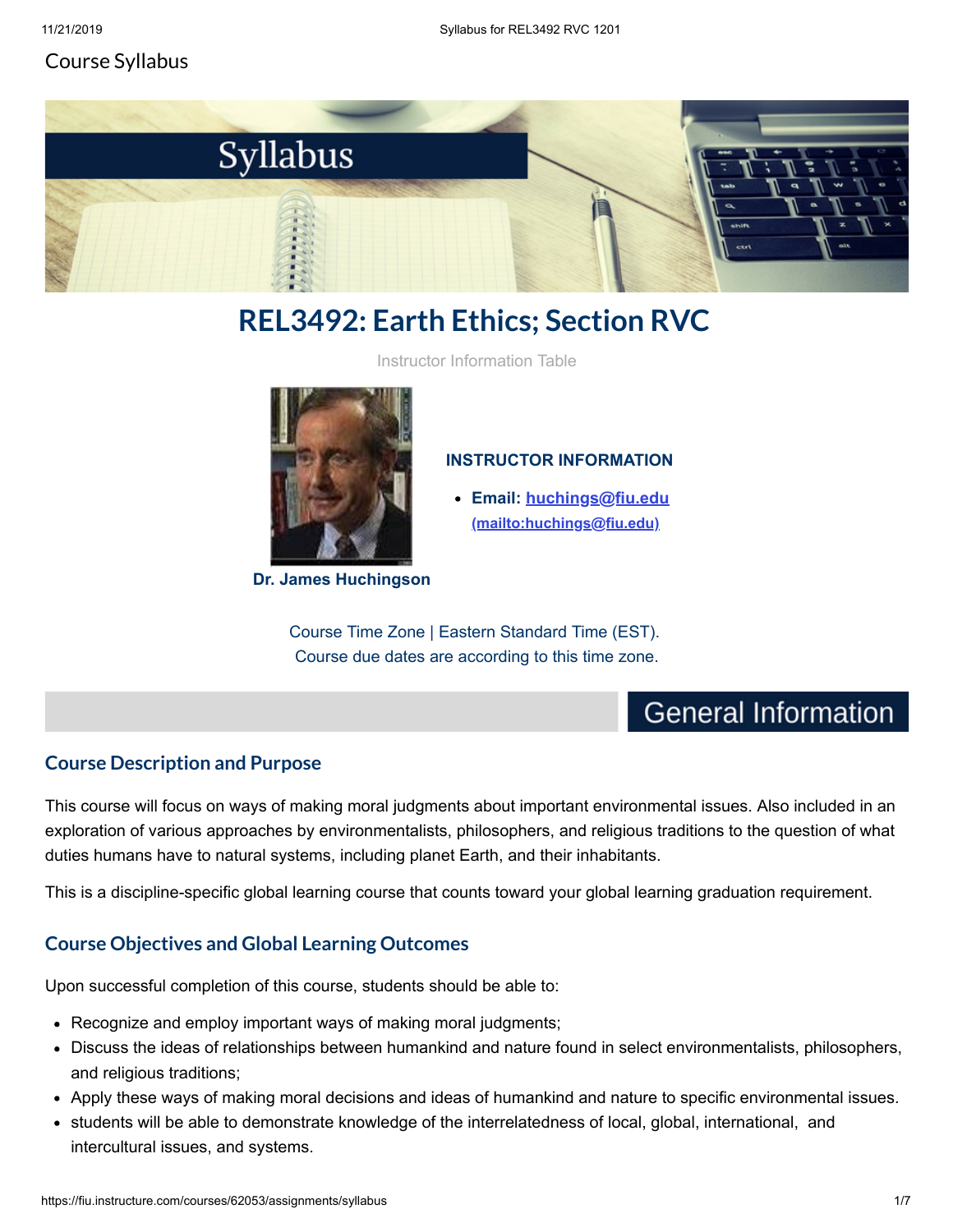- Students will be able to demonstrate the interrelationshp between religious ideas and the ways we interact with other animals and the rest of the natural world.
- Students will be able to construct a multi-perspective analysis of local, global, international, and intercultural problems.
- Students will be able to address specific environmental challenges from multiple perspectives.
- Students will demonstrate willingness to engage in local, global, international and intercultural problem solving.

Important Information

Before starting this course, please review the following pages:

- **[Policies](https://fiu.instructure.com/courses/62053/pages/policies)**
- **Netiquette [\(https://online.fiu.edu/html/canvas/policies/\)](https://online.fiu.edu/html/canvas/policies/)**
- **[Technical Requirements and Skills](https://fiu.instructure.com/courses/62053/pages/rel3492-technical-requirements-and-skills)**
- **[Accessibility and Accommodation](https://fiu.instructure.com/courses/62053/pages/accessibility-and-accommodation)**
- **[Academic Misconduct Statement](https://fiu.instructure.com/courses/62053/pages/academic-misconduct-statement)**
- **[Panthers Care & Counseling and Psychological Services \(CAPS\)](https://fiu.instructure.com/courses/62053/pages/panthers-care-and-counseling-and-psychological-services-caps)**

#### **Course Prerequisites**

There are no prerequisites for this course.

### **Textbook and Course Materials**

Textbook Information

#### **Boundaries: A Casebook in Environmental Ethics**



Christine Gudorf and James Huchingson Washington DC: Georgetown University Press, Second Edition, 2010.

**ISBN-10**: 158901636X **ISBN 13**: 978-1-58901-636-1

You may purchase your textbook online at the **FIU Bookstore [\(http://fiu.bncollege.com/webapp/wcs/stores/servlet/BNCBHomePage?](http://fiu.bncollege.com/webapp/wcs/stores/servlet/BNCBHomePage?storeId=21551&catalogId=10001) storeId=21551&catalogId=10001)** .

#### **Expectations of this Course**

This is an online course, which means most (if not all) of the coursework will be conducted online. Expectations for performance in an online course are the same for a traditional course. In fact, online courses require a degree of selfmotivation, self-discipline, and technology skills which can make these courses more demanding for some students.

#### **Students are expected to:**

- **review the getting started page** located in the course modules;
- **introduce yourself to the class** during the first week by posting a self-introduction in the appropriate discussion;
- **take the practice quiz** to ensure that your computer is compatible with the learning management system, Canvas;
- **interact** online with instructor and peers;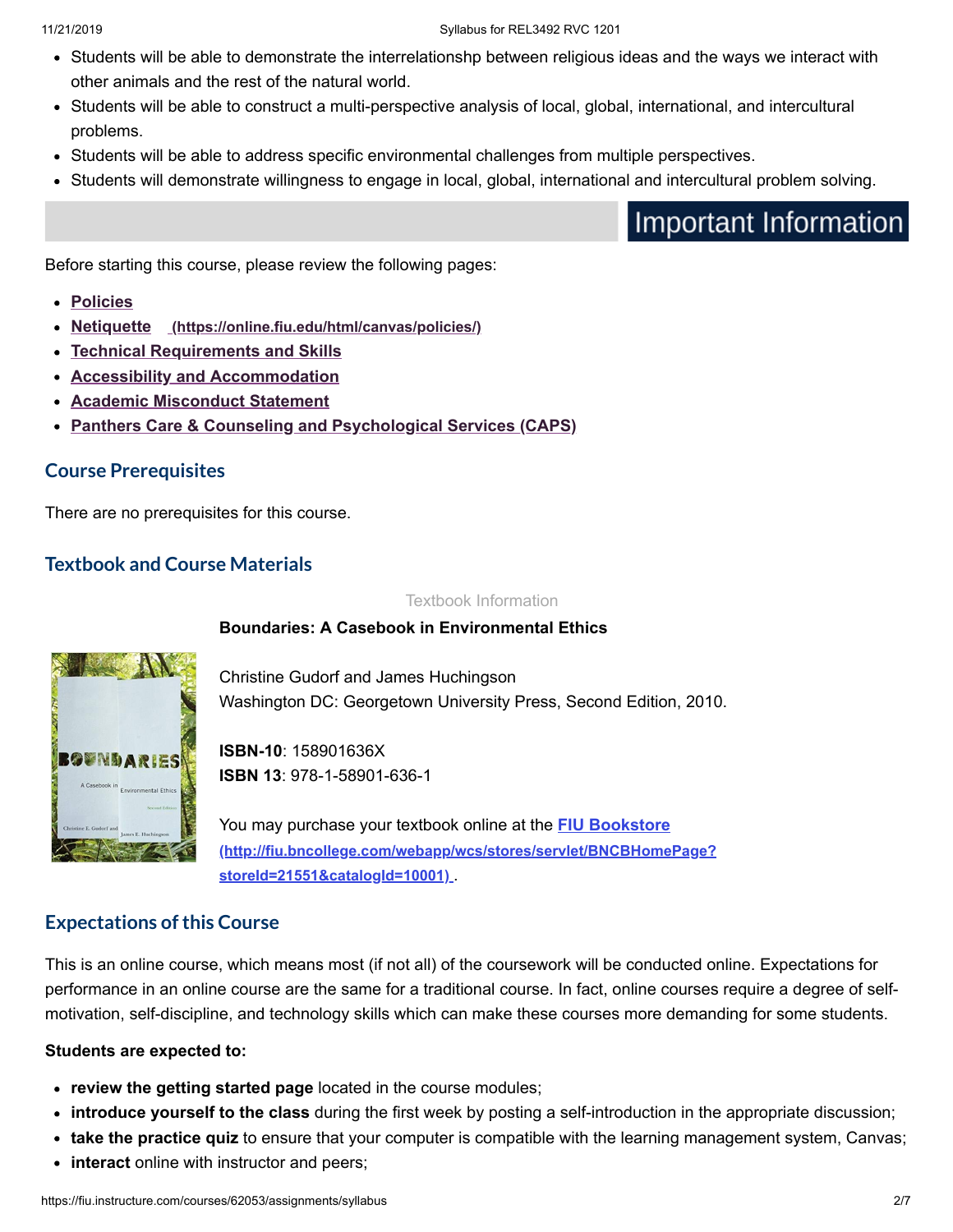**review** and follow the course calendar and weekly outlines.

## **Course Detail**

#### **Course Policies**

- If you have a serious reason for missing the open dates for the first or second exams (e.g., serious accident, hospitalization, death in the immediate family) contact Dr. Huchingson to arrange a make-up. Quizzes are up for a week. Plan to take them early so that if you have technological problems they can be resolved before the quiz period is over. **Important: No make-up quizzes will be given for any reason. The lowest grade will be dropped.**
- Computers are available on campus if your computer breaks down. Many home computers using modems cannot receive all the video or audio presentations—leave time enough to get them on campus if your set-up at home does not work.
- University policy allows incompletes only in cases where the student has completed a majority of work in the class and has a passing grade on all the completed work. Please note; university administration discourages incompletes except in the most serious circumstances. You must ask for an incomplete; they are not given automatically. Indeed, they are sometimes refused by the administration.
- No extra credit is given in this course.

## **Assignments**

#### **Quizzes**

In order to mitigate any issues with your computer and online assessments, it is very important that you take the **[Practice Quiz](https://fiu.instructure.com/courses/62053/quizzes/297750)** from each computer you will be using to take your graded quizzes and exams. For quiz duration, grading criteria and feedback response time, please review the **[important information about quizzes](https://fiu.instructure.com/courses/62053/pages/important-information-about-quizzes)** page.

**Quizzes and Exams:** There will be online quizzes for each unit (seven in all) on all course material and reading assignments.

Each student will have two attempts at quizzes with questions randomly drawn from a large database. The higher of the two grades for each quiz will be counted. **First and Second exams** will be multiple choice and will come from the text assignments, assigned articles, and online presentations. One hour and fifteen minutes are allowed for each exam. Unlike quizzes, each exam is open only for the day it is scheduled. **Exams are not open book.** The first exam is on **Monday, February 24**. The second exam is on **Friday, April 24**.

#### **Assignments**

**Original Case study with Commentary:** Use your considerable untapped creativity to imagine a situation about an environmental issue that involves an ethical conflict or dilemma. The case will consist of a narrative (a minimum of 1000 words) with characters and dialogue, and a commentary explaining the nature of the issue and its possible resolutions (a minimum of 1000 words). **See the Guidelines below.**

A **proposal,** consisting of a description of your issue naming the two opposing sides to the dilemma (two paragraphs) and the sources you consulted in choosing it (three will do), must be submitted by **Monday, Ferbuary 3**. The paper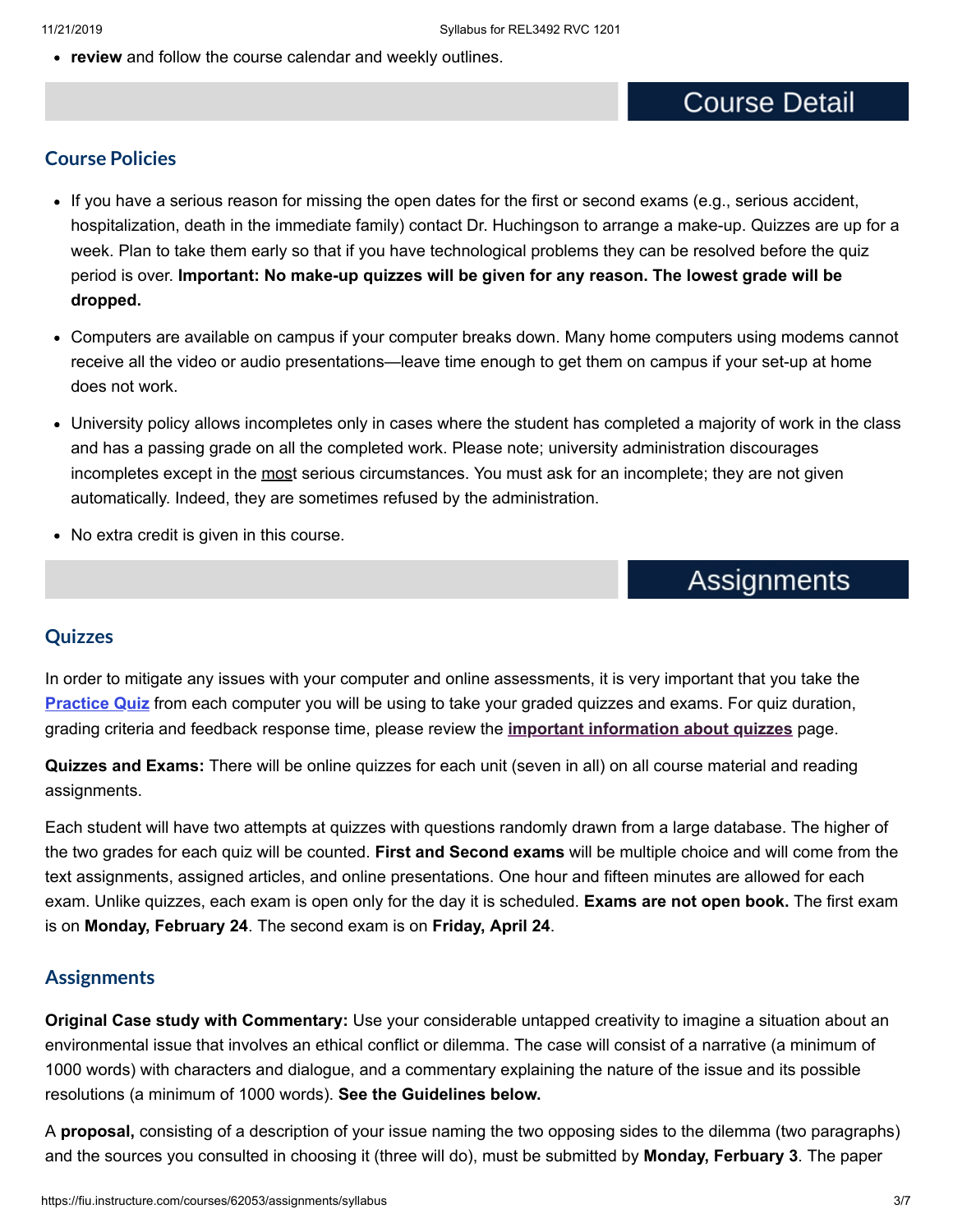itself is due no later than **Wednesday, April 22**.

#### **Important Notes**

- Do not choose a topic that is covered by a case study in the course text (Gudorf and Huchingson).
- If you submit the proposal, the interview with a religious figure and/or the case study as attachments on the submission page, they must be in the Microsoft Word format. Otherwise, they will be returned without credit. You may find it easier to copy and paste your submissions on the submission page.
- **The case study and commentary will be submitted through the Turnitin assignment box.**

**Interview with Religious figure:** Conduct an interview with a full-time or professional representative of a religion (priest, pastor, rabbi, imam, monk, nun, guru, etc.) who is knowledgeable about these matters on the position and views of her/his religion on the following questions:

- How does your faith and philosophy view the relation between humans and the natural world? Where do we fit and why?
- What duties, or obligations, if any, do humans have toward the natural world? How are these justified or explained?
- How is your faith responding through action and practical programs to the environmental crisis, from local issues to global warming?

Write a report summarizing the responses to these questions and assessing their adequacy. Where do you agree and disagree? Why? Use concepts from the course in your responses to these questions. Your reflections on the interview will count more toward your grade than the interview itself. Since this report requires knowledge of the religion whose expert representative you interview, you should prepare yourself through background research and reading. Your report should be no less than 750 words, although it may be longer. **Report due no later than Monday, March 23.**

### **Guidelines for Case Study**

The Case (1,000-1,500 words)

• Identify a moral dilemma in environmental ethics.

The dilemma should have two opposing sides, each with its own arguments. The two sides will have competing goods; that is, benefits that will come if their actions are taken or principles they do not want to compromise. Of course, each side will likely also have harms that will result if their preferred actions are taken, a fact that their opponent will use against them. The sharper the conflict between the two sides the easier it will be to write the case. See the list of "Sample Topics" in reading assignments for Unit One.

Create a fictional situation.

The situation may be a crisis to which the major character (the hero/heroine or person caught in the middle) is forced to decide between the two positions in order to resolve the situation. Introduce the situation and the central character and describe his/her problem in the first two paragraphs of the case.

Create a dialogue between the characters.

This character will then debate the issues with one or more additional characters. Perhaps each new character could represent one of the two opposing positions. Most of the case should consist of this debate as dialogue. The characters should debate what ought to be done in this particular situation in concrete terms and give reasons why. The best cases are about specific situations. The characters disagree about what should be done in that local situation and why. Generalities are best left for the commentary.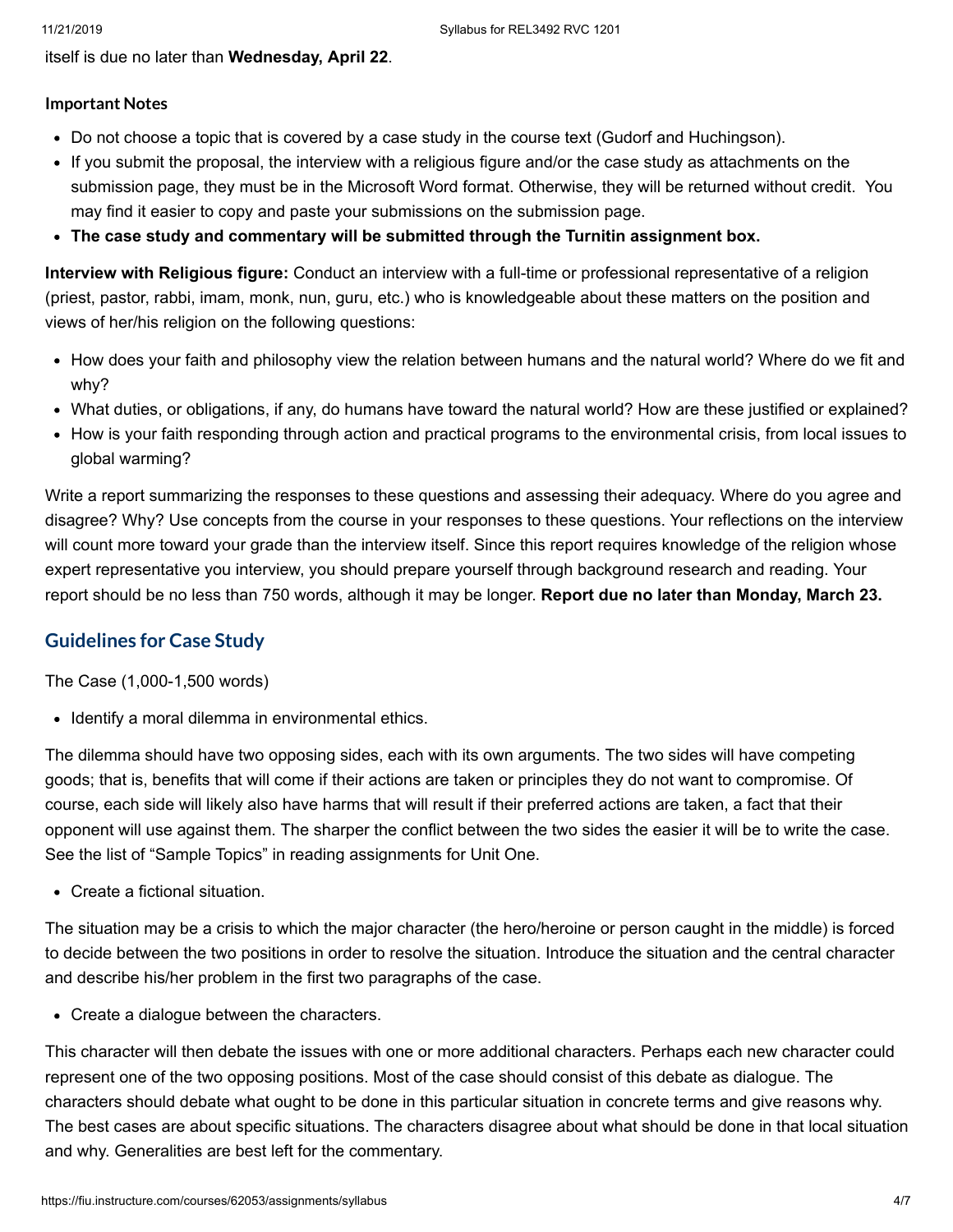Conclude the case.

The best case studies do not resolve the dilemma but to end with the central character(s) forced by circumstances to make a tough decision, one way or the other. You do not say what the character(s) decide. This leaves the reader with the task of figuring out for him/herself what the decision ought to be. Or, if you feel strongly that one side of the dilemma is preferred over the other, your central character(s) may resolve the dilemma and take action. The reader is then left to judge if the decision was correct.

### **Guidelines for the Commentary (1,000-1,500 words)**

The commentary is your evaluation of the case based on your reading and research. You should explain why your characters take their positions on the issue and why they argue the way they do. You can bring in facts or examples from real-life cases and refer to the experts who represent each side. Cite your sources with footnotes or endnotes and include a bibliography.

#### **Research**

Your case will be no better than the research on which it is based. You should be as fully informed as possible about the issue. The University library carries a number of excellent journals and magazines on the environment, not to mention the fine book collection. Also, the Internet is a great source for special interest groups or organizations and governmental agencies that advocate one position or another or who provide facts. Take full advantage of it.

#### **Examples of case studies with commentaries**

The course text (Gudorf and Huchingson) consists almost entirely of case studies written with these guidelines in mind. Use them as your models.

Review the **[How to submit a Turnitin Assignment](https://fiu.instructure.com/courses/62053/pages/how-to-submit-a-turnitin-assignment)** page for submission information on this assignment.

Grading

Percentage grades for course determined by the points earned divided by 570.

| <b>Course Requirements</b>                     | <b>Number of Items</b> | <b>Points for Each</b> | <b>Total Points Available</b> |  |  |
|------------------------------------------------|------------------------|------------------------|-------------------------------|--|--|
| Quizzes<br>(lowest quiz grade will be dropped) | 7                      | 20                     | 120                           |  |  |
| Midterm Exam                                   | 1                      | 100                    | 100                           |  |  |
| Final Exam                                     | ◢                      | 100                    | 100                           |  |  |
| Case Study with Commentary                     | 4                      | 150                    | 150                           |  |  |
| Interview with Religious Figure                | 4                      | 100                    | 100                           |  |  |

Course Grades Distribution Table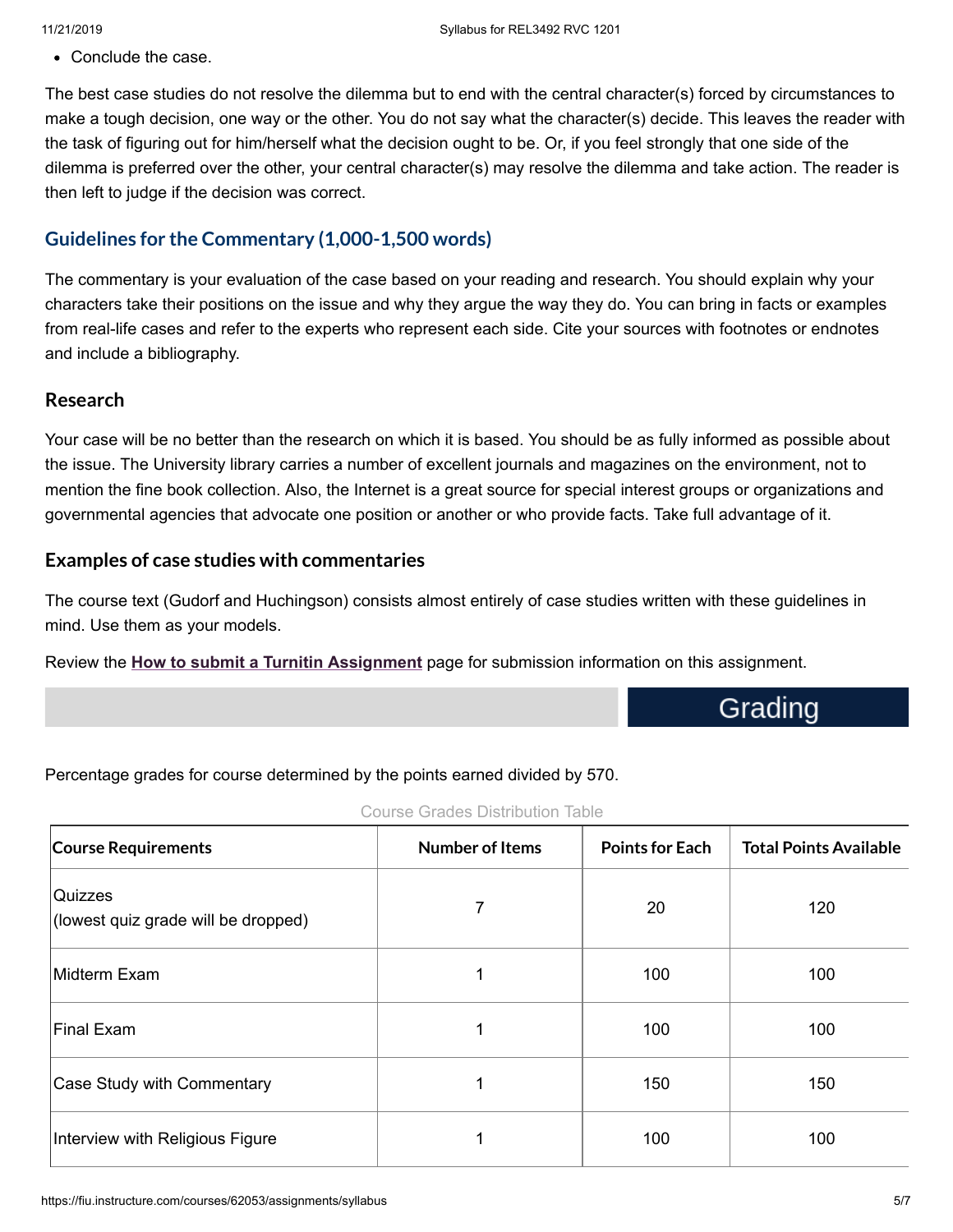| 11/21/2019 |  |
|------------|--|
|            |  |

Syllabus for REL3492 RVC 1201

| <b>Course Requirements</b>      |            |           | <b>Number of Items</b> |  | <b>Points for Each</b> | <b>Total Points Available</b> |
|---------------------------------|------------|-----------|------------------------|--|------------------------|-------------------------------|
| <b>Total</b>                    |            |           | 11                     |  | N/A                    | 570                           |
| Letter Grade Distribution Table |            |           |                        |  |                        |                               |
| Letter                          | Range%     | Letter    | Range%                 |  | Letter                 | Range%                        |
| A                               | $93 - 100$ | B         | $83 - 85$              |  | C                      | $70 - 75$                     |
| A-                              | $90 - 92$  | <b>B-</b> | $80 - 82$              |  | D                      | $60 - 69$                     |
| B+                              | $86 - 89$  | C+        | 76 - 79                |  | F                      | 59 or less                    |

## **Course Calendar**

Course Calendar link and icon



Access your **[Course Calendar](https://fiu.instructure.com/courses/62053/pages/course-calendar-page)** for course topics and assignments.

# Course Summary:

| <b>Date</b>      | <b>Details</b>                                                                                                |                   |
|------------------|---------------------------------------------------------------------------------------------------------------|-------------------|
| Sun Jan 26, 2020 | P Unit 1 Quiz (https://fiu.instructure.com/courses/62053/assignments/641072)                                  | due by 11:59pm    |
| Sun Feb 9, 2020  | P Unit 2 Quiz (https://fiu.instructure.com/courses/62053/assignments/641078)                                  | due by 11:59pm    |
| Mon Feb 10, 2020 | <b>Case Study Proposal</b><br>國<br>(https://fiu.instructure.com/courses/62053/assignments/641081)             | due by $11:59$ pm |
| Sun Feb 23, 2020 | <b>E</b> Unit 3 Quiz (https://fiu.instructure.com/courses/62053/assignments/641074)                           | due by $11:59$ pm |
| Mon Feb 24, 2020 | Exam 1 (https://fiu.instructure.com/courses/62053/assignments/641077)                                         | due by $11:59$ pm |
| Sun Mar 8, 2020  | Unit 4 Quiz (https://fiu.instructure.com/courses/62053/assignments/641075)<br>眇                               | due by 11:59pm    |
| Mon Mar 9, 2020  | <b>Interview with Religious Figure</b><br>國<br>(https://fiu.instructure.com/courses/62053/assignments/641083) | due by 11:59pm    |
| Sun Mar 22, 2020 | P Unit 5 Quiz (https://fiu.instructure.com/courses/62053/assignments/641073)                                  | due by 11:59pm    |
| Sun Apr 5, 2020  | Unit 6 Quiz (https://fiu.instructure.com/courses/62053/assignments/641080)<br>眇                               | due by $11:59$ pm |